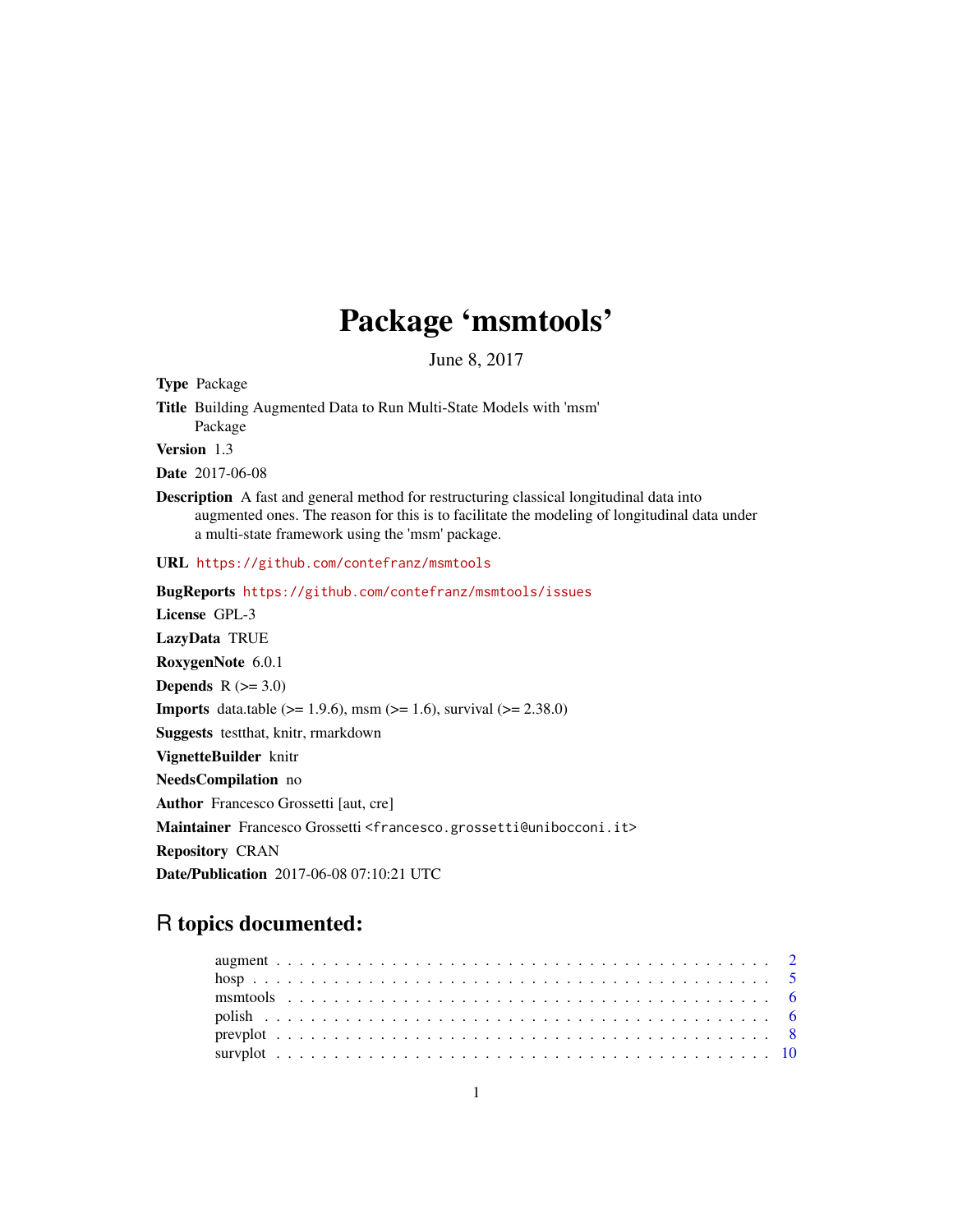#### <span id="page-1-0"></span>**Index** [15](#page-14-0)

<span id="page-1-1"></span>

# Description

A fast and general method for reshaping standard longitudinal data into a new structure called augmented'. This format is suitable under a multi-state framework using the [msm](#page-0-0) package.

# Usage

```
augment(data, data_key, n_events, pattern, state = list("IN", "OUT", "DEAD"),
 t_start, t_end, t_cens, t_death, t_augmented, more_status, check_NA = FALSE,
 convert = FALSE, verbose = TRUE)
```
# Arguments

| data                  | A data.table or data.frame object in longitudinal format where each row<br>represents an observation in which the exact starting and ending time of the pro-<br>cess are known and recorded. If data is a data. frame, then augment internally<br>casts it to a data. table.                                                                                                                                                    |
|-----------------------|---------------------------------------------------------------------------------------------------------------------------------------------------------------------------------------------------------------------------------------------------------------------------------------------------------------------------------------------------------------------------------------------------------------------------------|
| data_key              | A keying variable which augment uses to define a key for data. This represents<br>the subject ID (see setkey).                                                                                                                                                                                                                                                                                                                  |
| n_events              | An integer variable indicating the progressive (monotonic) event number of a<br>given ID. augment always checks whether n_events is monotonic increasing<br>within the provided data_key and stops the execution in case the check fails (see<br>'Details'). If missing, augment fastly creates a variable named "n_events".                                                                                                    |
| pattern               | Either an integer, a factor or a characer with 2 or 3 unique values which provides<br>the ID status at the end of the study. pattern has a predefined structure. When<br>2 values are detected, they must be in the format: $0 =$ "alive", $1 =$ "dead". When<br>3 values are detected, then the format must be: $0 =$ "alive", $1 =$ "dead during a<br>transition", $2 =$ "dead after a transition has ended" (see 'Details'). |
| state                 | A list of three and exactly three possible states which a subject can reach. state<br>has a predefined structure as follows: IN, OUT, DEAD (see 'Details').                                                                                                                                                                                                                                                                     |
| t_start               | The starting time of an observation. It can be passed as date, integer, or numeric<br>format.                                                                                                                                                                                                                                                                                                                                   |
| t_end                 | The ending time of an observation. It can be passed as date, integer, or numeric<br>format.                                                                                                                                                                                                                                                                                                                                     |
| $t$ <sub>_</sub> cens | The censoring time of the study. This is the date until each ID is observed, if<br>still active in the cohort.                                                                                                                                                                                                                                                                                                                  |
| t_death               | The exact death time of a subject ID. If t_death is missing, t_cens is assumed<br>to contain both censoring and death times and a warning is raised.                                                                                                                                                                                                                                                                            |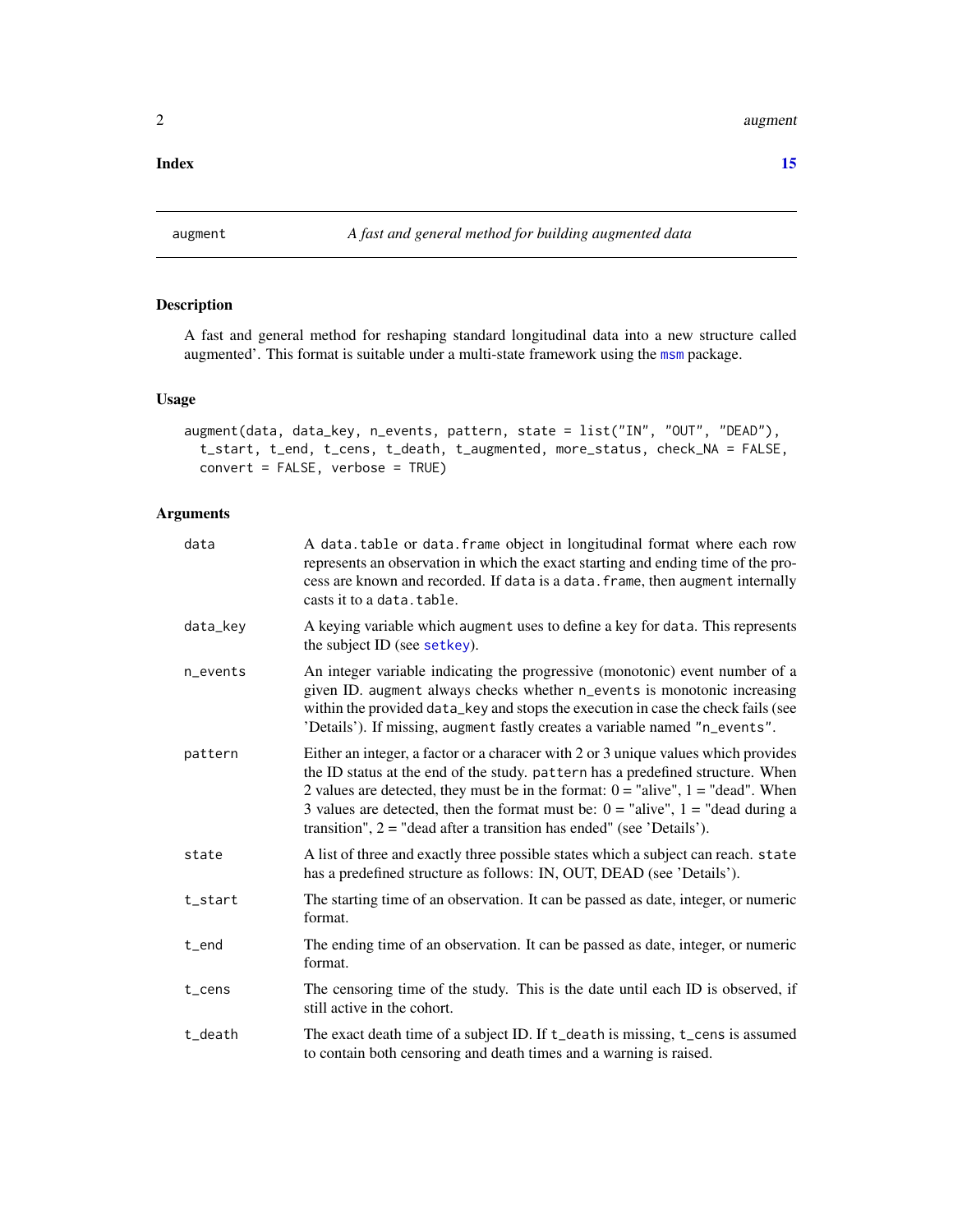#### <span id="page-2-0"></span>augment 3

| t_augmented | A variable indicating the name of the new time variable of the process in the aug-<br>mented format. If t_augmented is missing, then the default name 'augmented'<br>is assumed and the corresponding new variable is added to data. t_augmented<br>is cast to integer or to numeric depending whether t_start is a date or a diff-<br>time, respectively. The suffix '_int' or '_num' is pasted to t_augmented and<br>a new variable is computed accordingly. This is done because msm can't cor-<br>reclty deal with date or difftime variables. Both variables are positioned before<br>t_start. |
|-------------|-----------------------------------------------------------------------------------------------------------------------------------------------------------------------------------------------------------------------------------------------------------------------------------------------------------------------------------------------------------------------------------------------------------------------------------------------------------------------------------------------------------------------------------------------------------------------------------------------------|
| more_status | A variable which marks further transitions beside the default ones given by<br>state. more_status can be a factor or a character (see 'Details'). If missing,<br>augment ignores it.                                                                                                                                                                                                                                                                                                                                                                                                                |
| check_NA    | If TRUE, then arguments data_key, n_events, pattern, t_start and t_end<br>are looked up for any missing data and if the function finds any, it stops with<br>error. Default is FALSE because augment is not intended for running consistency<br>checks, beside what is mandatory, and because the procedure is computationally<br>onerous and could cause memory overhead for very large datasets. Argument<br>more_status is the only one for which augment always checks for the presence<br>of missing data and, again, if it finds any it just stops with error.                                |
| convert     | If TRUE, then the returned object is automatically converted to the class data. frame.<br>This is done in place and comes at very low cost both from running time and<br>memory consumption (see setDF).                                                                                                                                                                                                                                                                                                                                                                                            |
| verbose     | If FALSE, all information produced by print, cat and message are suppressed.<br>Default is TRUE.                                                                                                                                                                                                                                                                                                                                                                                                                                                                                                    |

# Details

In order to get the data processed, a monotonic increasing process needs to be ensured. In the first place, augment checks this both in case n\_events is missing or not. The data are fastly ordered through [setkey](#page-0-0) function with data\_key as the primary key and t\_start as the secondary key. In the second place, it checks the monotonicity of n\_events and if it fails, it stops with error and returns the subjects gived by data\_key for whom the condition is not met. If n\_events is missing, then augment internally computes the progression number with the name *n\_events* and runs the same procedure.

Attention needs to be payed to argument pattern. Integer values can be 0 and 1 if only two status are defined and they must correspond to the status 'alive' and 'dead'. If three values are defined, then they must be 0, 1 and 2 if pattern is an integer, or 'alive', 'dead inside a transition' and dead outside a transition' if pattern is either a character or a factor. The order matters: it is not possible to specify 0 as 'dead' for instance.

When passing a list of states, the order is important so that the first element must be the state corresponding to the starting time (i.e. 'IN', inside the hospital), the second element must correspond to the ending time (i.e. 'OUT', outside the hospital), and the third state is the absorbing state (i.e. 'DEAD').

more\_status allows to manage multiple transitions beside what already specified in state. In particular, if the corresponding observation is a standard admission which adds no other information than what is inside state, then more\_status must be set to 'df' which stands for 'Default' (see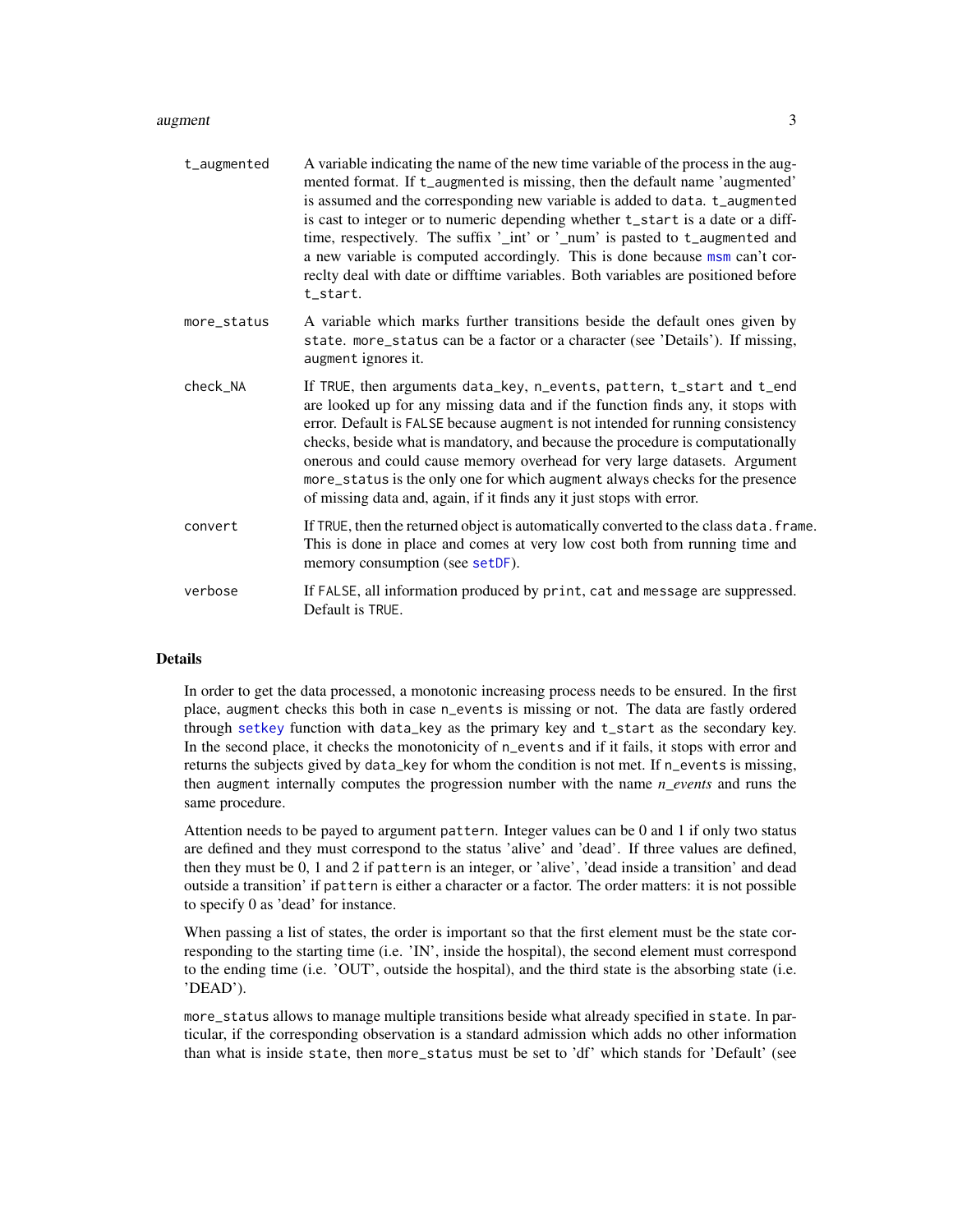#### <span id="page-3-0"></span>**4** augment **4** augment **6** augment **6** augment **6** augment **6** augment **6** augment **6**

'Examples' or run ?hosp and look at the variable 'rehab\_it'). In general, it is always a good practice to fully specify the transition with a bunch of self-explanatory characters in order to quickly understand which is the current transition.

#### Value

An augmented format dataset of class data.table, or data.frame when convert is TRUE, where each row represents a specific transition for a given subject. augment returns them after some important variables have been computed:

| augmented  | The new timing variable for the process when looking at transitions. If t_augmented<br>is missing, then augment creates <i>augmented</i> by default. <i>augmented</i> . The func-<br>tion looks directly to t_start and t_end to build it and thus it inherits their<br>class. In particular, if t_start is a date format, then augment computes a new<br>variable cast as integer and names it <i>augmented_int</i> . If t_start is a difftime<br>format, then augment computes a new variable cast as a numeric and names it<br>augmented_num. |
|------------|--------------------------------------------------------------------------------------------------------------------------------------------------------------------------------------------------------------------------------------------------------------------------------------------------------------------------------------------------------------------------------------------------------------------------------------------------------------------------------------------------------------------------------------------------|
| status     | A status flag which contains the states as specified in state. augment automati-<br>cally checks whether argument pattern has 2 or 3 unique values and computes<br>the correct structure of a given subject as reported in the vignette. The variable<br>is cast as character.                                                                                                                                                                                                                                                                   |
| status_num | The corresponding integer version of <i>status</i> .                                                                                                                                                                                                                                                                                                                                                                                                                                                                                             |
| n_status   | A mix of status and n_events cast as character. This becomes useful when a<br>multi-state model on the progression of the process needs to be implemented.                                                                                                                                                                                                                                                                                                                                                                                       |

If more\_status is passed, then augment computes some more variables. They mimic the meaning of *status*, *status\_num*, and *n\_status* but they account for the more complex structure defined. They are: status\_exp, status\_exp\_num, and n\_status\_exp.

# Author(s)

Francesco Grossetti <francesco.grossetti@unibocconi.it>.

# References

Jackson, C.H. (2011). Multi-State Models for Panel Data: The *msm* Package for R. Journal of Statistical Software, 38(8), 1-29. URL <http://www.jstatsoft.org/v38/i08/>.

M. Dowle, A. Srinivasan, T. Short, S. Lianoglou with contributions from R. Saporta and E. Antonyan (2016):

*data.table*: Extension of *data.frame*. R package version 1.9.6 URL <https://github.com/Rdatatable/data.table/wiki>

# See Also

[data.table](#page-0-0) [setkey](#page-0-0)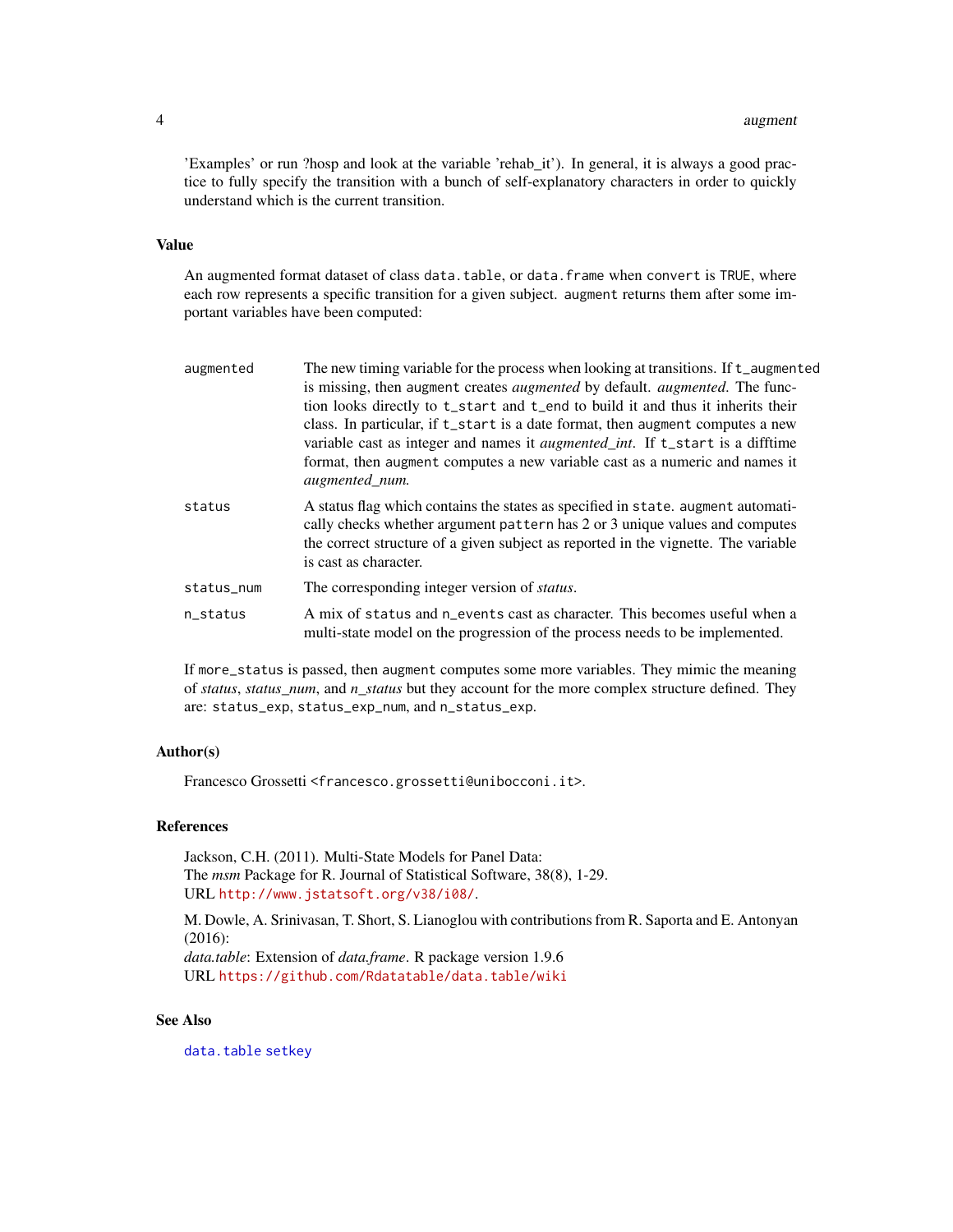#### <span id="page-4-0"></span>hosp 55 and 55 and 55 and 55 and 55 and 55 and 55 and 55 and 55 and 55 and 55 and 55 and 55 and 55 and 55 and 55 and 55 and 55 and 55 and 55 and 55 and 55 and 55 and 55 and 55 and 55 and 55 and 55 and 55 and 55 and 55 and

# Examples

```
# loading data
data( hosp )
# 1.
# augmenting hosp
hosp_augmented = augment( data = hosp, data_key = subj, n_events = adm_number,
                          pattern = label_3, t_start = dateIN, t_end = dateOUT,
                          t_cens = dateCENS )
# 2.
# augmenting hosp by passing more information regarding transitions
# with argument more_status
hosp_augmented_more = augment( data = hosp, data_key = subj, n_events = adm_number,
                               pattern = label_3, t_start = dateIN, t_end = dateOUT,
                               t_cens = dateCENS, more_status = rehab_it )
# 3.
# augmenting hosp and returning a data.frame
hosp_augmented = augment( data = hosp, data_key = subj, n_events = adm_number,
                          pattern = label_3, t_start = dateIN, t_end = dateOUT,
                          t_cens = dateCENS, convert = TRUE )
class( hosp_augmented )
```
hosp *Synthetic Hospital Admissions*

# Description

A dataset containing synthetic hospital admissions in the classic longitudinal format. The dataset counts imaginary 10 patients who undergo different (re)admission into a hospital. Some demographic and clinical variables are also included.

# Usage

hosp

# Format

A data.table with 53 rows and 12 variables:

subj Subject ID (integer)

adm\_number Hospital admissions counter (integer)

**gender** Gender of patient (factor with 2 levels: " $F'' =$  females, " $M'' =$  males)

age Age of patient in years at the given observation (integer)

**rehab** Rehabilitation flag: if the admission has been in rehabilitation, then rehab  $= 1$ , else  $= 0$ (integer)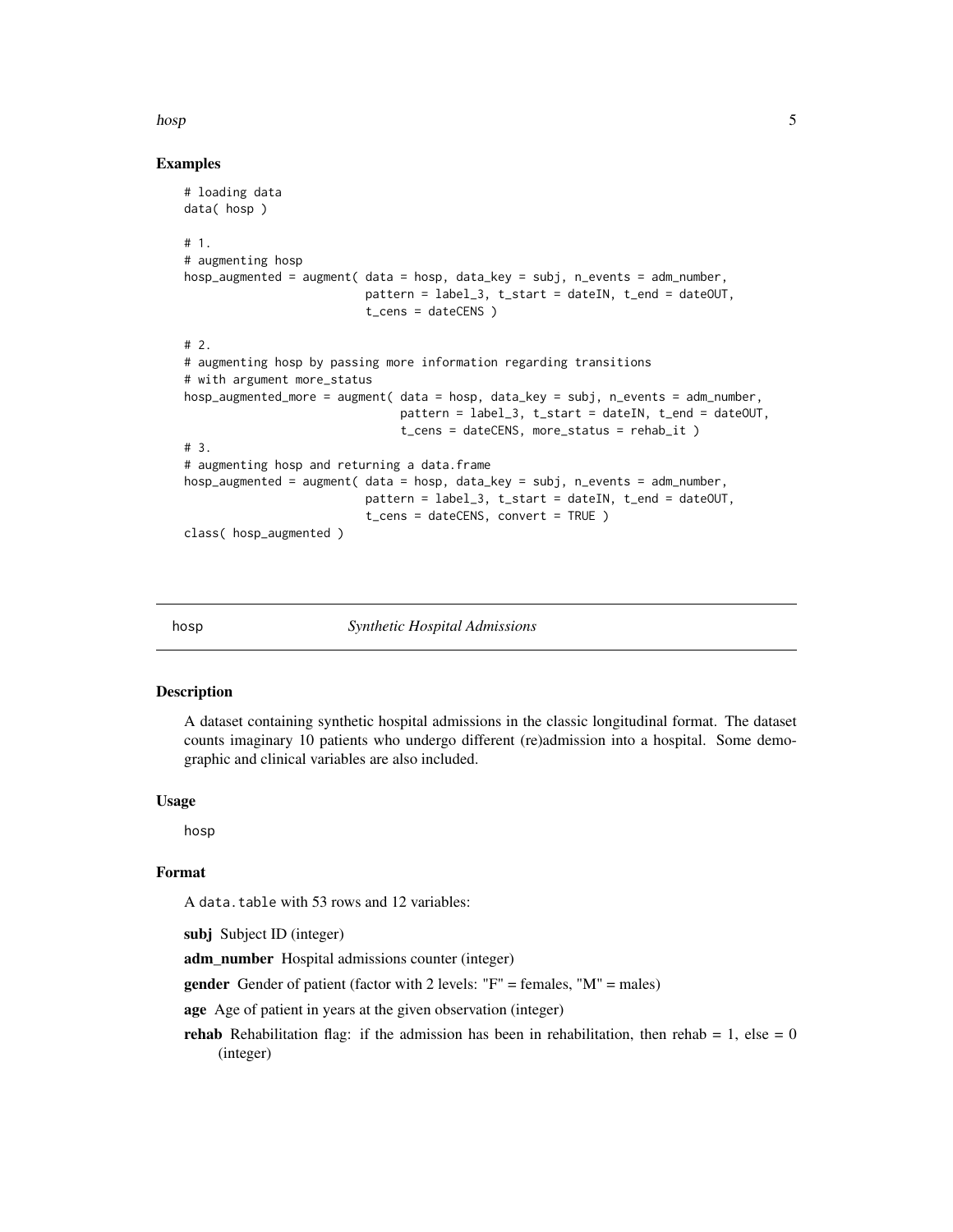<span id="page-5-0"></span>

|           |  | it Intensive Therapy flag: if the admission has been in intensive therapy, then it = 1, else = 0 |  |  |  |  |  |
|-----------|--|--------------------------------------------------------------------------------------------------|--|--|--|--|--|
| (integer) |  |                                                                                                  |  |  |  |  |  |

rehab\_it String which in one place marks the hospital admission types based on rehab and it. The standard admission is coded as "df" (default). If admission was in rehabilitation or in intensive therapy, rehab\_it = "rehab" or "it", respectively (character)

label\_2 Subject status at the end of the study. It takes 2 values: "alive" and "dead" (character)

label\_3 Subject status at the end of the study. It takes 3 values: "alive" and "dead\_in" and "dead\_out" (character)

dateIN Exact admission date (date)

dateOUT Exact discharge date (date)

dateCENS Either censoring time or exact death time (date)

| msmtools | Building augmented data for multi-state models: the msmtools pack- |
|----------|--------------------------------------------------------------------|
|          | age                                                                |

#### Description

msmtools introduces a fast and general method for restructuring classical longitudinal datasets into *augmented* ones. Augmented data enhances longitudinal datasets and allow to model each transition under a multi-state framework. msmtools works in symbiosis with the [msm](#page-0-0) package. It also provides two graphical goodness-of-fit tools to inspect the model performances using survival curves and prevalences under the Markov assumption. msmtools comes with 4 functions: augment, polish, prevplot, and survplot.

polish *Remove observations with different states occurring at the same time*

# **Description**

Fast algorithm to get rid of transitions to different states occurring at the same exact time in an augmented data structure as computed by augment (see 'Details').

#### Usage

```
polish(data, data_key, pattern, time, check_NA = FALSE, convert = FALSE,
  verbose = TRUE)
```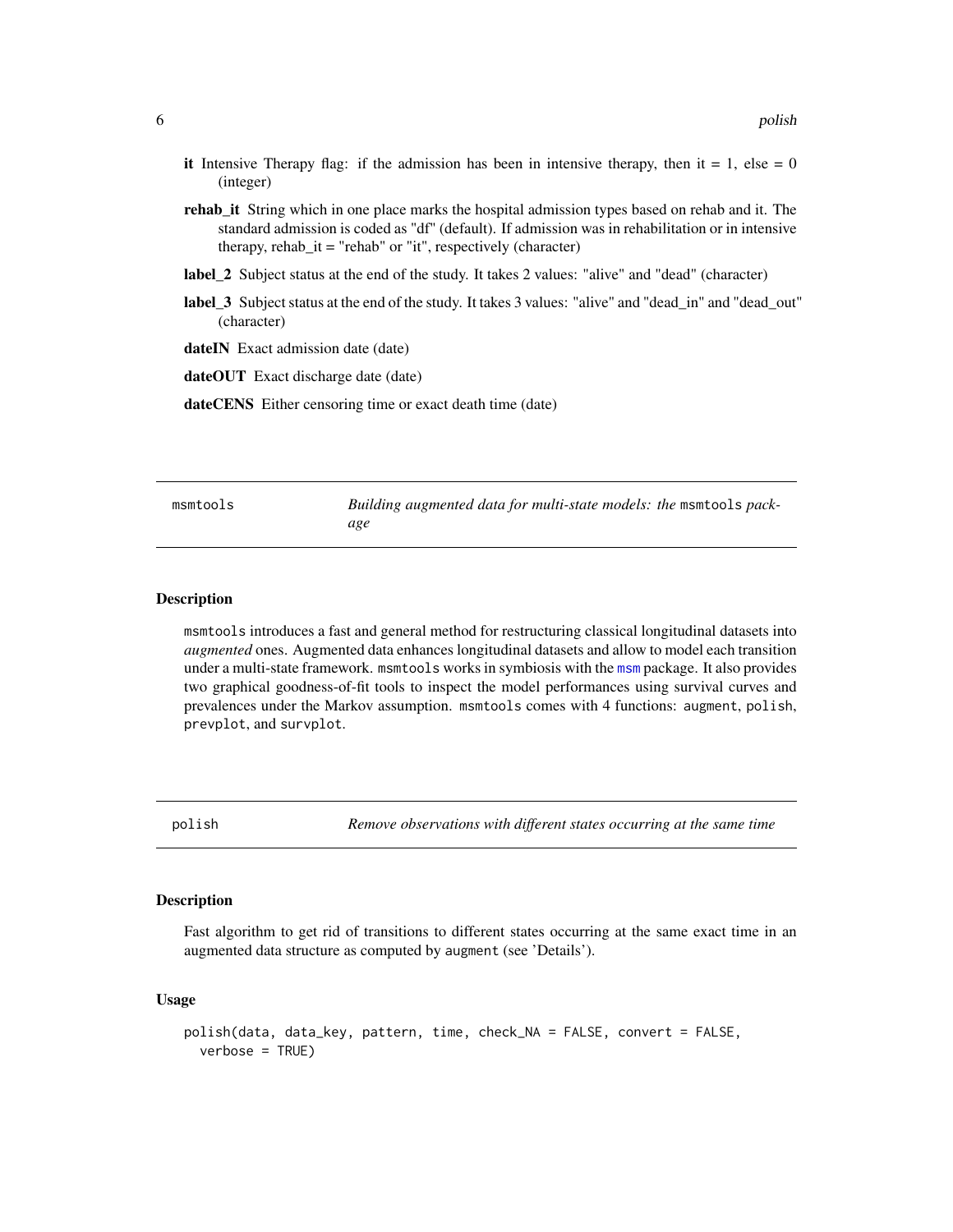#### <span id="page-6-0"></span>polish 7

# Arguments

| data     | A data table or data. frame object in longitudinal format where each row<br>represents an observation in which the exact starting and ending time of the pro-<br>cess are known and recorded. If data is a data. frame, then augment internally<br>casts it to a data. table.                                                                                                                                                   |
|----------|---------------------------------------------------------------------------------------------------------------------------------------------------------------------------------------------------------------------------------------------------------------------------------------------------------------------------------------------------------------------------------------------------------------------------------|
| data_key | A keying variable which augment uses to define a key for data. This represents<br>the subject ID (see setkey).                                                                                                                                                                                                                                                                                                                  |
| pattern  | Either an integer, a factor or a characer with 2 or 3 unique values which provides<br>the ID status at the end of the study. pattern has a predefined structure. When<br>2 values are detected, they must be in the format: $0 =$ "alive", $1 =$ "dead". When<br>3 values are detected, then the format must be: $0 =$ "alive", $1 =$ "dead during a<br>transition", $2 =$ "dead after a transition has ended" (see 'Details'). |
| time     | The target time variable to check duplicates. By default it is set to 'augmented_int'.                                                                                                                                                                                                                                                                                                                                          |
| check_NA | If TRUE, then arguments data_key, pattern, and time are looked up for any<br>missing data and if the function finds any, it stops with error. Default is FALSE.                                                                                                                                                                                                                                                                 |
| convert  | If TRUE, then the returned object is automatically converted to the class data. frame.<br>This is done in place and comes at very low cost both from running time and<br>memory consumption (see setDF).                                                                                                                                                                                                                        |
| verbose  | If FALSE, all information produced by print, cat and message are suppressed.<br>Default is TRUE.                                                                                                                                                                                                                                                                                                                                |

# Details

The function finds all those cases where two subsequent events for a given subject land on different states but occur at the same time. When this happens, the whole subject, as identified by data\_key, is removed from the data. The total number of subjects to be removed is printed out in order to be more informative.

#### Author(s)

Francesco Grossetti <francesco.grossetti@unibocconi.it>.

# See Also

[augment](#page-1-1)

# Examples

```
# loading data
data( hosp )
# augmenting longitudinal data
hosp_aug = augment( data = hosp, data_key = subj, n_events = adm_number,
                   pattern = label_3, t_start = dateIN, t_end = dateOUT,
                   t_cens = dateCENS )
```
# cleaning any targeted occurrence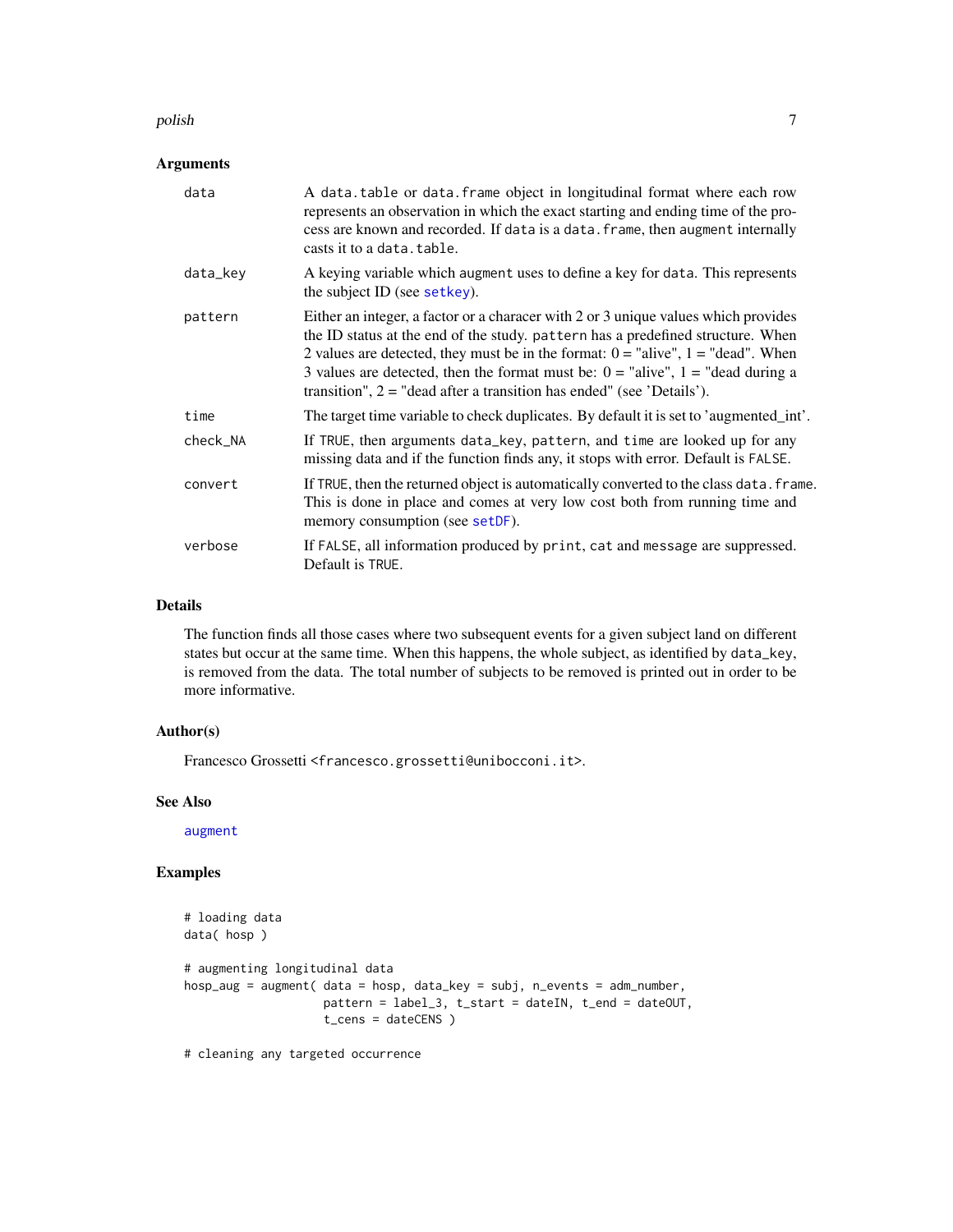8 prevplot the state of the state of the state of the state of the state of the state of the state of the state of the state of the state of the state of the state of the state of the state of the state of the state of the

```
hosp_aug_clean = polish( data = hosp_aug, data_key = subj, pattern = label_3 )
```
prevplot *Plot observed and expected prevalences for a multi-state model*

# Description

Provides a graphical indication of goodness of fit of a multi-state model computed by [msm](#page-0-0) using observed and expected prevalences. It also computes a rough indicator of where the data depart from the fitted Markov model.

#### Usage

```
prevplot(x, prev.obj, M = FALSE, exacttimes = TRUE, ci = FALSE,
  grid = 100L, x.lab.grid = 500L, xlab = "Time",
 ylab = "Prevalence (\%)", lty.fit = 1, lwd.fit = 1, col.fit = "red",
  lty.ci.fit = 2, lwd.ci.fit = 1, col.ci.fit = col.fit, lwd.obs = 1,
  lty.obs = 1, col.obs = "darkblue", legend.pos = "topright",
 par.col = 3, plot.width = 10, plot.height = 5, max.m = 0.1,
  devnew = TRUE, verbose = TRUE)
```
# Arguments

| $\times$   | A msm object.                                                                                                              |
|------------|----------------------------------------------------------------------------------------------------------------------------|
| prev.obj   | A list computed by prevalence.msm. It can be with or without confidence<br>intervals. prevplot will behaves accordingly.   |
| M          | If TRUE, then a rough indicator of deviance from the model is computed (see<br>'Details'). Default is FALSE.               |
| exacttimes | If TRUE (default) then transition times are known and exact. This is inherited<br>from msm and should be set the same way. |
| сi         | If TRUE, then confidence intervals, if they exist, are plotted. Default is FALSE.                                          |
| grid       | Define how many points should be used to build the $x$ axis. Defaul is 100.                                                |
| x.lab.grid | Define the interval on the x axis at which draw tick marks. Default is 500.                                                |
| xlab       | $x$ axis label.                                                                                                            |
| ylab       | y axis label.                                                                                                              |
| lty.fit    | Line type for the expected prevalences. See par.                                                                           |
| lwd.fit    | Line width for the expected prevalences. See par.                                                                          |
| col.fit    | Line color for the expected prevalences. See par.                                                                          |
| lty.ci.fit | Line type for the expected prevalences confidence limits. See par.                                                         |
| lwd.ci.fit | Line width for the expected prevalences confidence limits. See par.                                                        |
| col.ci.fit | Line color for the expected prevalences confidence limits. See par.                                                        |
| lwd.obs    | Line width for the observed prevalences. See par.                                                                          |

<span id="page-7-0"></span>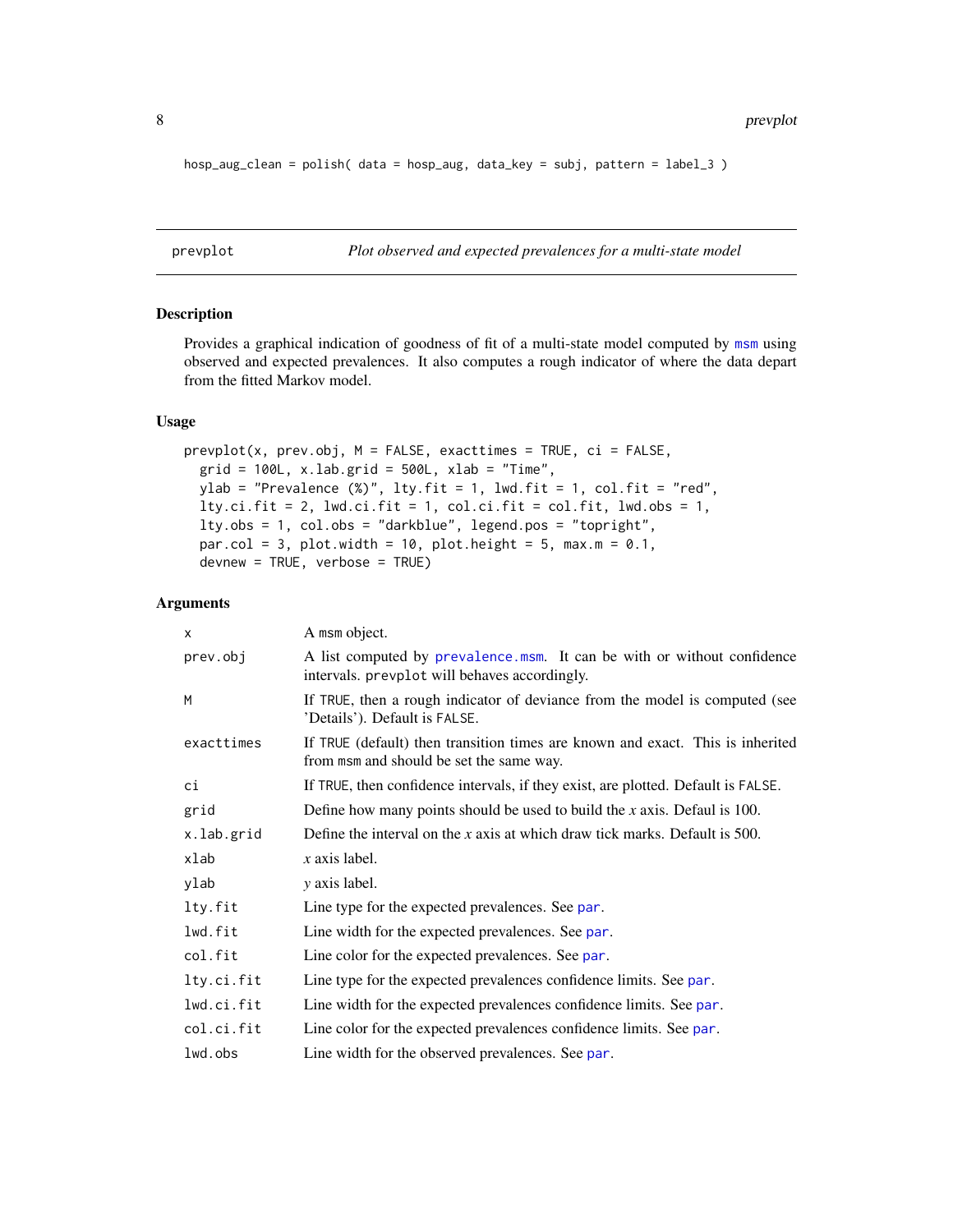#### <span id="page-8-0"></span>prevplot the contract of the contract of the contract of the contract of the contract of the contract of the contract of the contract of the contract of the contract of the contract of the contract of the contract of the c

| lty.obs     | Line type for the observed prevalences. See par.                                                                                                                                                                                                                                                      |
|-------------|-------------------------------------------------------------------------------------------------------------------------------------------------------------------------------------------------------------------------------------------------------------------------------------------------------|
| col.obs     | Line color for the observed prevalences. See par.                                                                                                                                                                                                                                                     |
| legend.pos  | Where to position the legend. Default is "top right", but x and y coordinate can<br>be passed. If NULL, then legend is not shown.                                                                                                                                                                     |
| par.col     | The number of columns of the plot. Default is 3.                                                                                                                                                                                                                                                      |
| plot.width  | Width of new graphical device. Default is 7. See par.                                                                                                                                                                                                                                                 |
| plot.height | Height of new graphical device. Default is 7. See par.                                                                                                                                                                                                                                                |
| max.m       | If $M = TRUE$ , it adjusts the upper y limit when plotting M.                                                                                                                                                                                                                                         |
| devnew      | Set the graphical device where to plot. By default, prevplot plots on a new<br>device by setting dev. new. If FALSE, then a plot is drawn onto the current device<br>as specified by dev. cur. If FALSE and no external devices are opened, then a<br>plot is drawn using internal graphics. See dev. |
| verbose     | If FALSE, all information produced by print, cat and message are suppressed.<br>Default is TRUE.                                                                                                                                                                                                      |

# Details

When  $M = TRUE$ , a rough indicator of the deviance from the Markov model is computed according to Titman and Sharples (2008). A comparison at a given time  $t_i$  of a patient  $k$  in the state  $s$  between observed counts  $O_{is}$  with expected ones  $E_{is}$  is build as follows:

$$
M_{is} = \frac{(O_{is} - E_{is})^2}{E_{is}}
$$

#### Author(s)

Francesco Grossetti <francesco.grossetti@unibocconi.it>.

# References

Titman, A. and Sharples, L.D. (2010). Model diagnostics for multi-state models, *Statistical Methods in Medical Research*, 19, 621-651.

Titman, A. and Sharples, L.D. (2008). A general goodness-of-fit test for Markov and hidden Markov models, *Statistics in Medicine*, 27, 2177-2195.

Gentleman RC, Lawless JF, Lindsey JC, Yan P. (1994). Multi-state Markov models for analysing incomplete disease data with illustrations for HIV disease. *Statistics in Medicine*, 13:805-821.

Jackson, C.H. (2011). Multi-State Models for Panel Data: The *msm* Package for R. Journal of Statistical Software, 38(8), 1-29. URL <http://www.jstatsoft.org/v38/i08/>.

# See Also

[plot.prevalence.msm](#page-0-0) [msm](#page-0-0) [prevalence.msm](#page-0-0)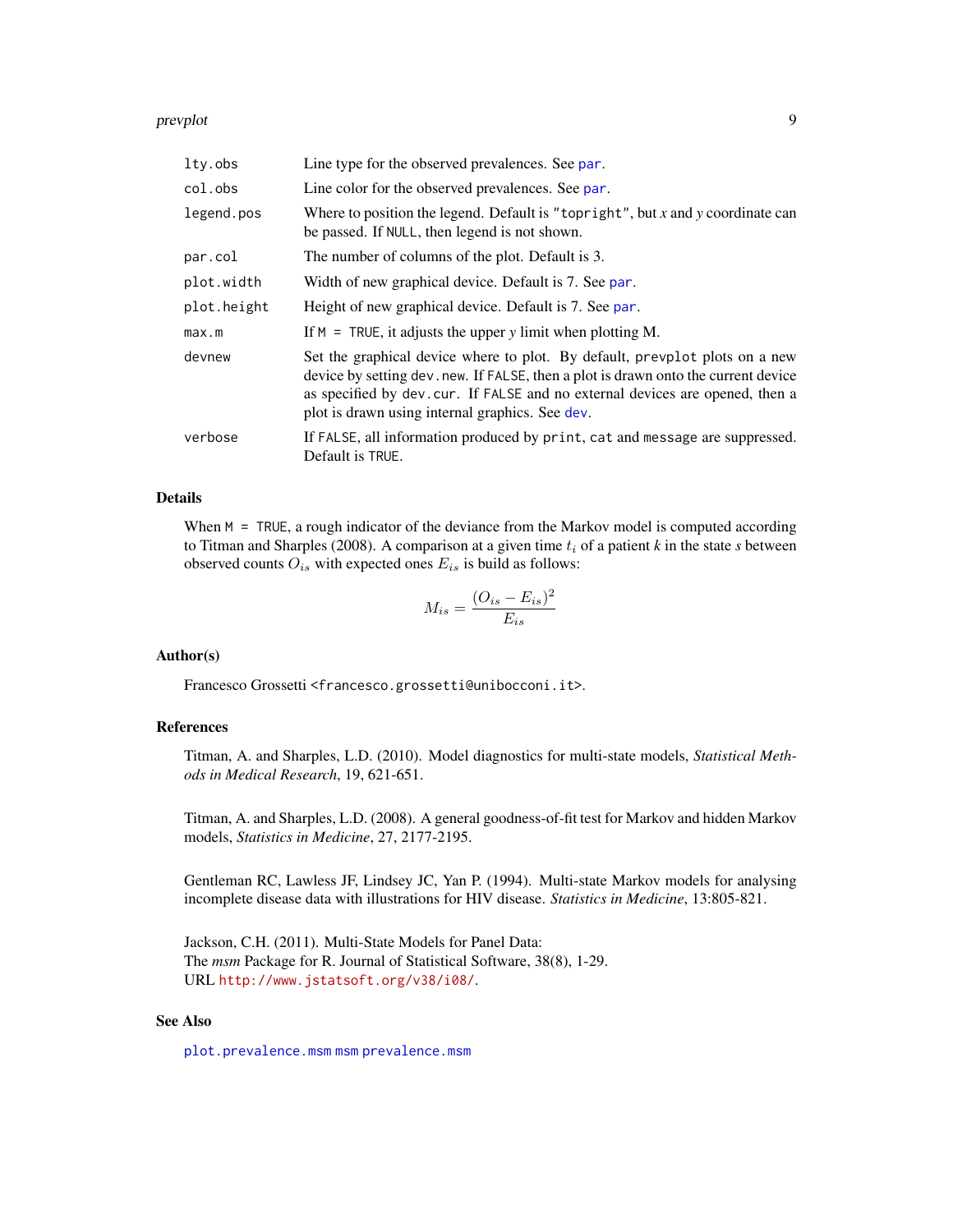#### Examples

```
## Not run:
data( hosp )
# augmenting the data
hosp_augmented = augment( data = hosp, data_key = subj, n_events = adm_number,
                          pattern = label_3, t_start = dateIN, t_end = dateOUT,
                          t_cens = dateCENS )
# let's define the initial transition matrix for our model
Qmat = matrix( data = 0, nrow = 3, ncol = 3, byrow = TRUE )
Qmat[ 1, 1:3 ] = 1
0mat[ 2, 1:3 ] = 1
colnames( Qmat ) = c('IN', 'OUT', 'DEAD')rownames(Qmat) = c('IN', 'OUT', 'DEAD')
# attaching the msm package and running the model using
# gender and age as covariates
library( msm )
msm_model = msm( status_name \sim augmented_info, subject = subj,data = hosp_augmented, covariates = \sim gender + age,
                 exacttimes = TRUE, gen.inits = TRUE, qmatrix = Qmat,
                 method = 'BFGS', control = list( fnscale = 6e+05, trace = 0,
                 REPORT = 1, maxit = 10000 ) )
# defining the times at which compute the prevalences
t_{min} = min( hosp_augmented$augmented_int )t_{max} = max( hosp_augmented$augmented_int )
steps = 100L
# computing prevalences
prev = prevalence.msm( msm_model, covariates = 'mean', ci = 'normal',
                       times = seq( t_min, t_max, steps ) )
# and plotting them using prevplot()
prevplot( msm_model, prev, ci = TRUE, devnew = FALSE, verbose = FALSE )
## End(Not run)
```
survplot *Plot and get survival data from a multi-state model*

# Description

Plot a Kaplan-Meier curve and compare it with the fitted survival probability computed from a [msm](#page-0-0) model. Fast builds and returns the associated datasets.

<span id="page-9-0"></span>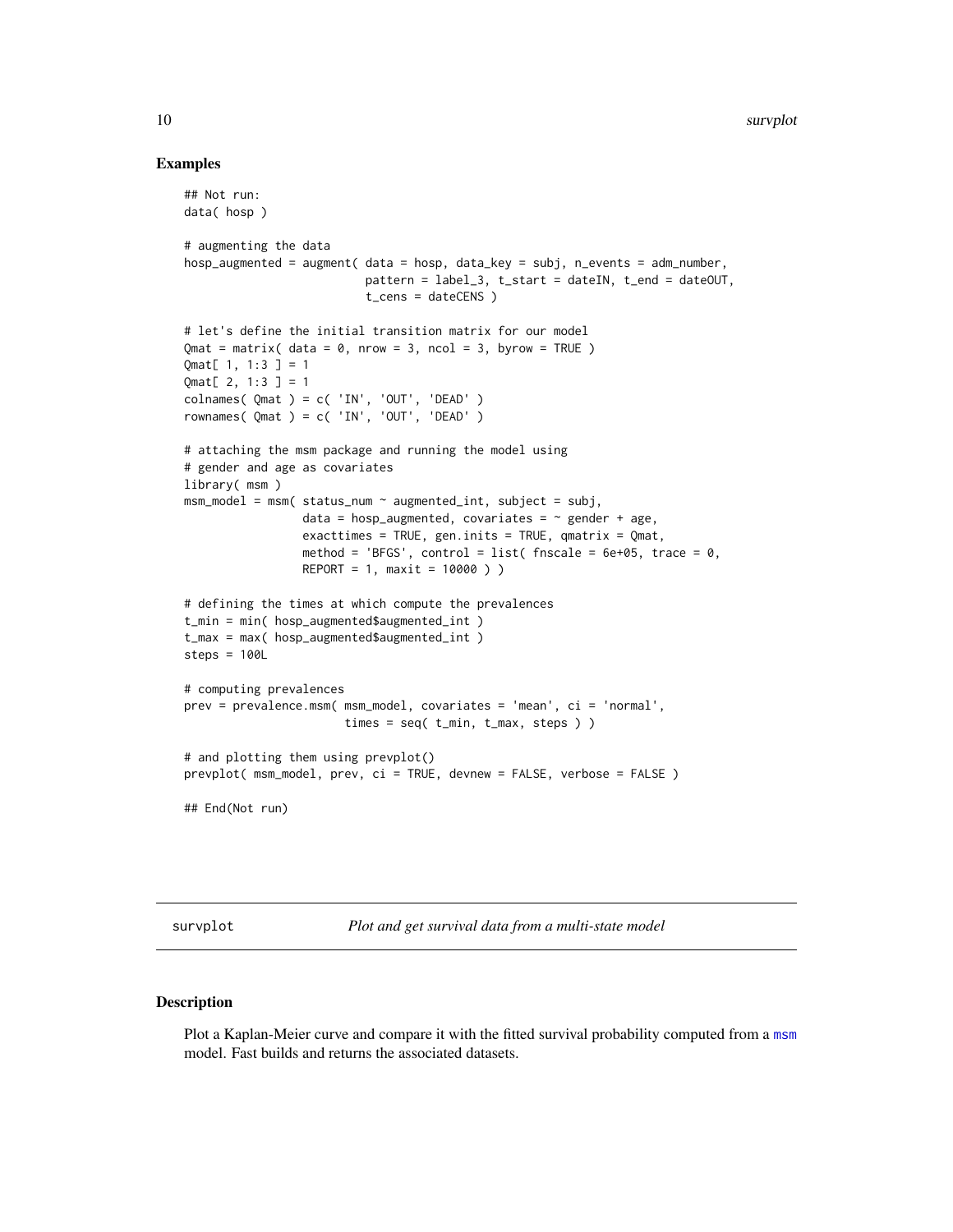#### <span id="page-10-0"></span>survplot that the same survey of the same survey of the same survey of the same survey of the same survey of the same survey of the same survey of the same survey of the same survey of the same survey of the same survey of

# Usage

```
survplot(x, from = 1, to = NULL, range = NULL, covariates = "mean",exacttimes = TRUE, times, grid = 100L, km = FALSE, return.all = FALSE,
  return.km = NULL, return.p = NULL, convert = FALSE, add = FALSE,
 ci = c("none", "normal", "bootstrap"), interp = c("start", "midpoint"),B = 100L, legend.pos = "topright", xlab = "Time",
 ylab = "Survival Probability", main = NULL, lty.fit = 1, lwd.fit = 1,
  col.fit = "red", lty.ci.fit = 3, lwd.ci.fit = 1, col.ci.fit = col.fit,mark.time = FALSE, lty.km = 5, lwd.km = 1, col.km = "darkblue",
 do.plot = TRUE, plot.width = 7, plot.height = 7, devnew = TRUE,
  verbose = TRUE)
```
# Arguments

| x          | A msm object.                                                                                                                                                                                                                                                                                                                                                                                                                                                                                                 |
|------------|---------------------------------------------------------------------------------------------------------------------------------------------------------------------------------------------------------------------------------------------------------------------------------------------------------------------------------------------------------------------------------------------------------------------------------------------------------------------------------------------------------------|
| from       | State from which to compute the estimated survival. Default to state 1.                                                                                                                                                                                                                                                                                                                                                                                                                                       |
| to         | The absorbing state to which compute the estimated survival. Default to the<br>highest state found by absorbing.msm.                                                                                                                                                                                                                                                                                                                                                                                          |
| range      | A numeric vector of two elements which gives the time range of the plot.                                                                                                                                                                                                                                                                                                                                                                                                                                      |
| covariates | Covariate values for which to evaluate the expected probabilities. These can<br>either be: the string "mean", denoting the means of the covariates in the data<br>(this is the default), the number 0, indicating that all the covariates should be set<br>to zero, or a list of values, with optional names. For example:<br>list (75, 1)<br>where the order of the list follows the order of the covariates originally given in<br>the model formula, or a named list:<br>list (age = $75$ , gender = "M"). |
| exacttimes | If TRUE (default) then transition times are known and exact. This is inherited<br>from msm and should be set the same way.                                                                                                                                                                                                                                                                                                                                                                                    |
| times      | An optional numeric vector giving the times at which to compute the fitted sur-<br>vival.                                                                                                                                                                                                                                                                                                                                                                                                                     |
| grid       | An integer which tells at how many points to compute the fitted survival (see<br>'Details'). If times is passed, grid is ignored. It has a default of 100 points.                                                                                                                                                                                                                                                                                                                                             |
| km         | If TRUE, then the Kaplan-Meier curve is shown. Default is FALSE.                                                                                                                                                                                                                                                                                                                                                                                                                                              |
| return.all | If TRUE, then all the datasets used to draw the plot will be return to the environ-<br>ment. This argument saves you some typing time since you do not have to pass<br>neither return. km nor return. p. Default is FALSE (see 'Details').                                                                                                                                                                                                                                                                    |
| return.km  | If TRUE, then the dataset used for building the Kaplan-Meier is returned as an<br>object of class data. table unless convert is set to TRUE (see convert). De-<br>fault is FALSE. survplot must be assigned to an object in order to get the data<br>in the environment (see 'Details').                                                                                                                                                                                                                      |
| return.p   | If TRUE, then the dataset used for building the fitted survival curve is returned<br>as an object of class data. table unless convert is set to TRUE (see convert).<br>Default is FALSE. survplot must be assigned to an object in order to get the<br>data in the environment (see 'Details').                                                                                                                                                                                                               |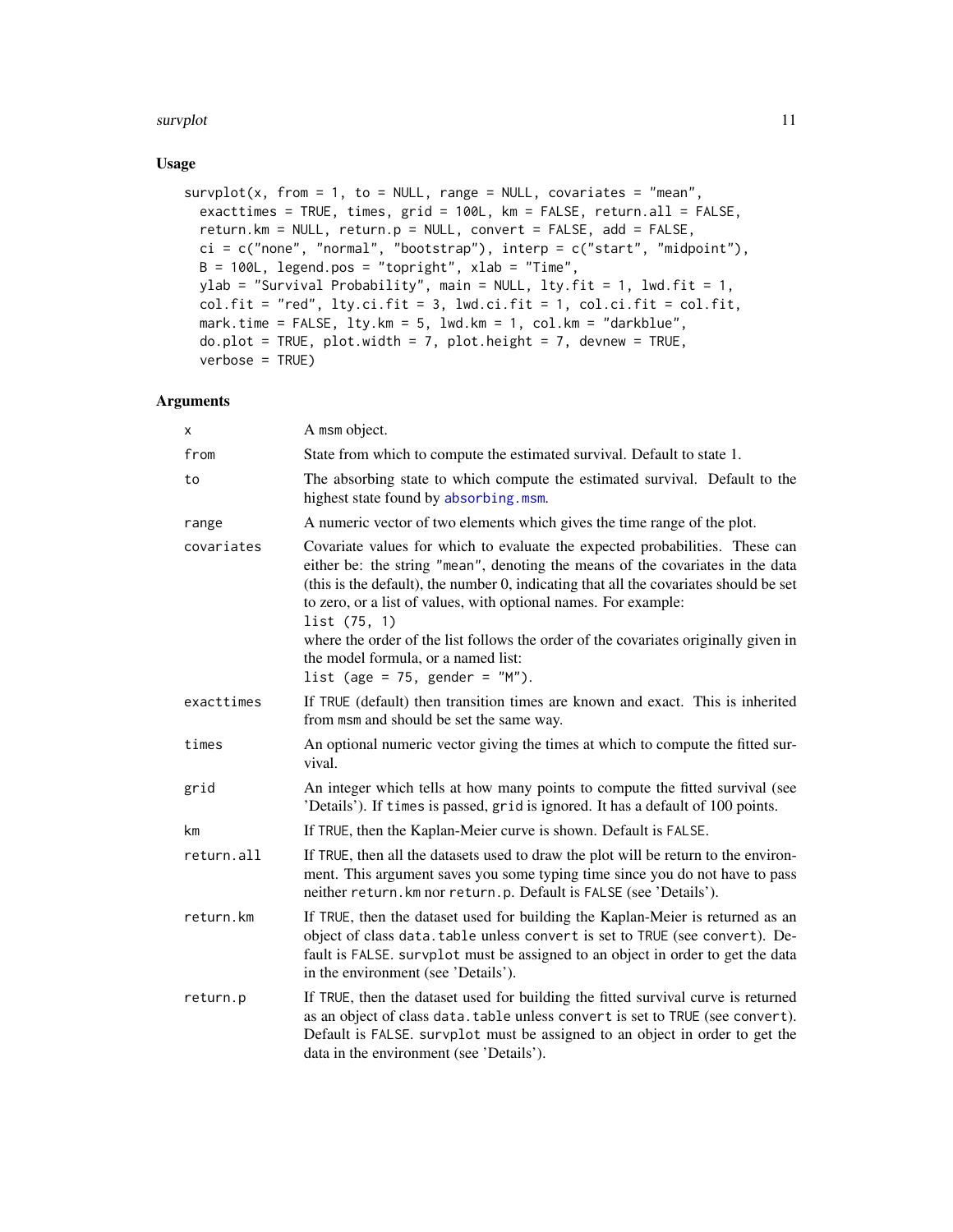<span id="page-11-0"></span>

| convert     | If TRUE, then any returned object is automatically converted to the class data. frame.<br>This is done in place and comes at very low cost both from running time and<br>memory consumption (see setDF).                                                                                                                                                                                                      |
|-------------|---------------------------------------------------------------------------------------------------------------------------------------------------------------------------------------------------------------------------------------------------------------------------------------------------------------------------------------------------------------------------------------------------------------|
| add         | If TRUE, then a new layer is added to the current plot. Default is FALSE.                                                                                                                                                                                                                                                                                                                                     |
| сi          | If "none" (the default), then no confidence intervals are plotted. If "normal" or<br>"bootstrap", confidence intervals are plotted based on the respective method<br>in pmatrix.msm. This is very computationally-intensive, since intervals must be<br>computed at a series of times.                                                                                                                        |
| interp      | If "start" (the default), then the entry time into the absorbing state is assumed<br>to be the time it is first observed in the data. If "midpoint", then the entry time<br>into the absorbing state is assumed to be halfway between the time it is first<br>observed and the previous observation time. This is generally more reasonable<br>for "progressive" models with observations at arbitrary times. |
| B           | Number of bootstrap or normal replicates for the confidence interval. The de-<br>fault is 100 rather than the usual 1000, since these plots are for rough diagnostic<br>purposes.                                                                                                                                                                                                                             |
| legend.pos  | Where to position the legend. Default is "topright", but $x$ and $y$ coordinate can<br>be passed. If NULL, then legend is not shown.                                                                                                                                                                                                                                                                          |
| xlab        | $x$ axis label.                                                                                                                                                                                                                                                                                                                                                                                               |
| ylab        | y axis label.                                                                                                                                                                                                                                                                                                                                                                                                 |
| main        | The main title of the plot(s) as character. Default is NULL.                                                                                                                                                                                                                                                                                                                                                  |
| lty.fit     | Line type for the fitted curve. See par.                                                                                                                                                                                                                                                                                                                                                                      |
| lwd.fit     | Line width for the fitted curve. See par.                                                                                                                                                                                                                                                                                                                                                                     |
| col.fit     | Line color for the fitted curve. See par.                                                                                                                                                                                                                                                                                                                                                                     |
| lty.ci.fit  | Line type for the fitted curve confidence limits. See par.                                                                                                                                                                                                                                                                                                                                                    |
| lwd.ci.fit  | Line width for the fitted curve confidence limits. See par.                                                                                                                                                                                                                                                                                                                                                   |
| col.ci.fit  | Line color for the fitted curve confidence limits. See par.                                                                                                                                                                                                                                                                                                                                                   |
| mark.time   | Mark the empirical survival curve at each censoring point. See lines. survfit.                                                                                                                                                                                                                                                                                                                                |
| lty.km      | Line type for the Kaplan-Meier passed to lines. survfit. See par.                                                                                                                                                                                                                                                                                                                                             |
| lwd.km      | Line width for the Kaplan-Meier passed to lines. survfit. See par.                                                                                                                                                                                                                                                                                                                                            |
| col.km      | Line color for the Kaplan-Meier passed to lines. survfit. See par.                                                                                                                                                                                                                                                                                                                                            |
| do.plot     | If FALSE, then no plot is shown at all. Default is TRUE.                                                                                                                                                                                                                                                                                                                                                      |
| plot.width  | Width of new graphical device. Default is 7. See par.                                                                                                                                                                                                                                                                                                                                                         |
| plot.height | Height of new graphical device. Default is 7. See par.                                                                                                                                                                                                                                                                                                                                                        |
| devnew      | Set the graphical device where to plot. By default, survplot plots on a new<br>device by setting dev. new. If FALSE, then a plot is drawn onto the current device<br>as specified by dev. cur. If FALSE and no external devices are opened, then a<br>plot is drawn using internal graphics. See dev.                                                                                                         |
| verbose     | If FALSE, all information produced by print, cat and message are suppressed.<br>Default is TRUE.                                                                                                                                                                                                                                                                                                              |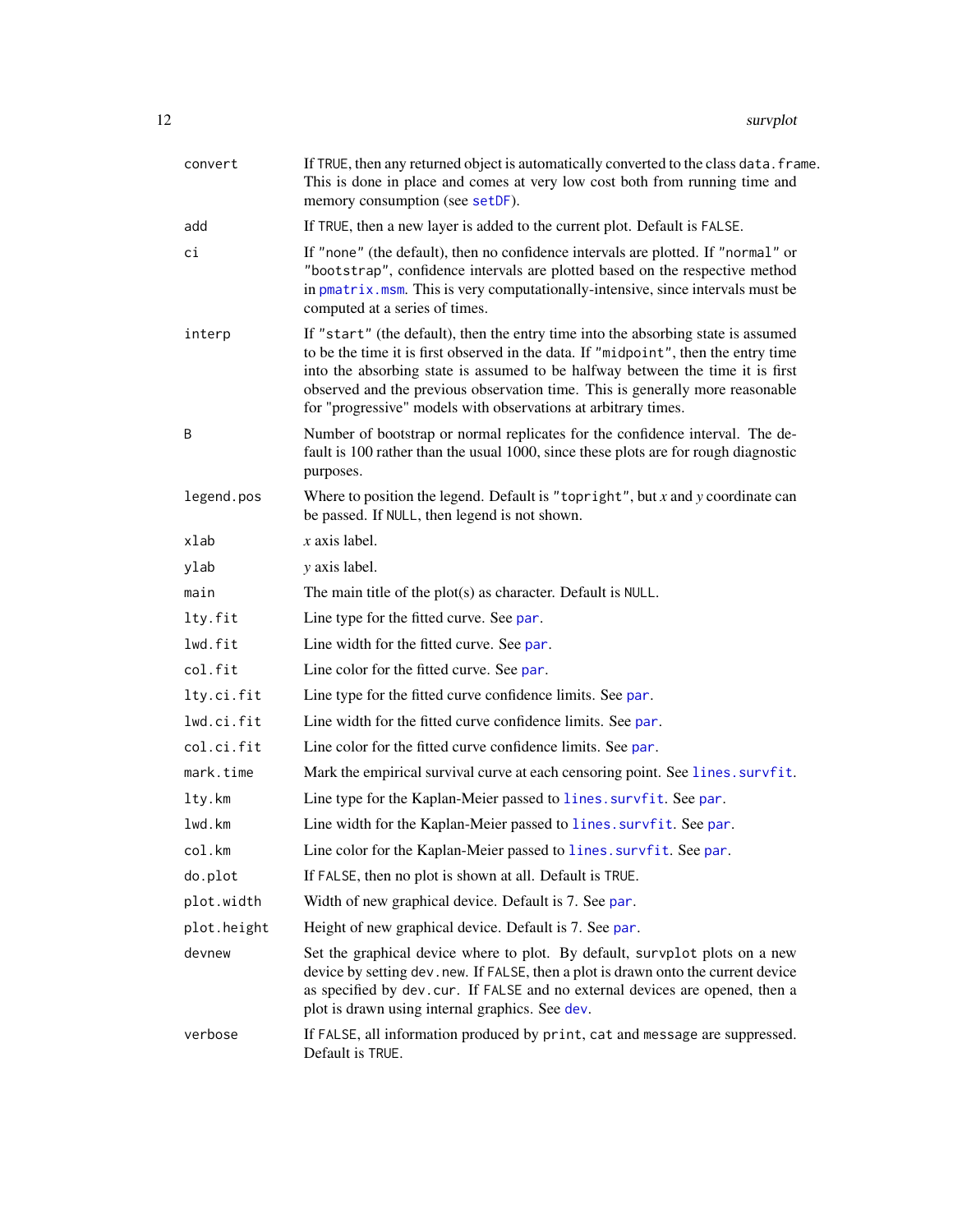#### <span id="page-12-0"></span>survplot that the same survey of the same state of the same state of the same state of the same state of the s

#### Details

The function is a wrapper of [plot.survfit.msm](#page-0-0) and does more things. survplot manages correctly the plot of a fitted survival in an exact times framework (when exacttimes = TRUE) by just resetting the time scale and looking at the follow-up time. It can fastly build and return to the user the datasets used to compute the Kaplan-Meier and the fitted survival by setting return.all = TRUE. When this is TRUE, setting return.km or return.p to FALSE produces an error and survplot does not conclude the job. If these are set to TRUE, a warning is raised but the job is taken to the end. For more details about how survplot returns objects, please refer to the vignette with vignette("msmtools").

The user can defined custom times (through times) or let survplot choose them on its own (through grid). In the latter case, survplot looks for the follow-up time and divides it by grid. The higher it is, the finer the grid will be so that computing the fitted survival will take longer, but will be more precise.

#### Value

If return.all is set to TRUE, then survplot returns a named list with \$km and \$fitted as data.table or as data. frame when convert = TRUE. To save them in the working environment, assign survplot to an object (see 'Examples').

\$km contains up to 4 columns:

| The ordered subject ID as passed in the msm function.         |
|---------------------------------------------------------------|
|                                                               |
| If exact times is TRUE, then the relative timing is reported. |
|                                                               |
|                                                               |

# \$fitted contains 2 columns:

| time  | Times at which to compute the fitted survival.   |
|-------|--------------------------------------------------|
| probs | The corresponding values of the fitted survival. |

# Author(s)

——

Francesco Grossetti <francesco.grossetti@unibocconi.it>.

# References

Titman, A. and Sharples, L.D. (2010). Model diagnostics for multi-state models, *Statistical Methods in Medical Research*, 19, 621-651.

Titman, A. and Sharples, L.D. (2008). A general goodness-of-fit test for Markov and hidden Markov models, *Statistics in Medicine*, 27, 2177-2195.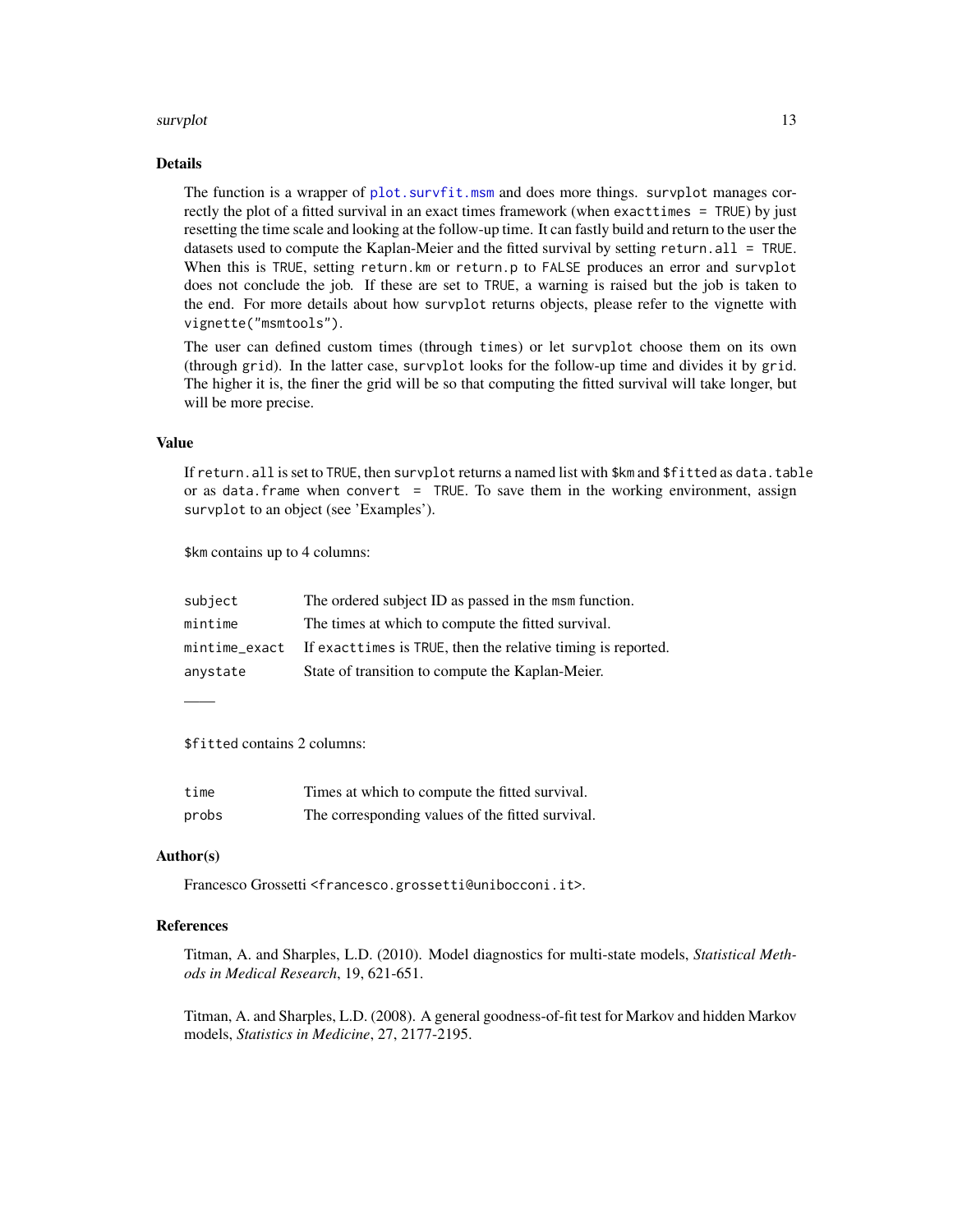#### 14 survplot

Jackson, C.H. (2011). Multi-State Models for Panel Data: The *msm* Package for R. Journal of Statistical Software, 38(8), 1-29. URL <http://www.jstatsoft.org/v38/i08/>.

# See Also

[plot.survfit.msm](#page-0-0) [msm](#page-0-0), [pmatrix.msm](#page-0-0), [setDF](#page-0-0)

#### Examples

```
## Not run:
data( hosp )
# augmenting the data
hosp_augmented = augment( data = hosp, data_key = subj, n_events = adm_number,
                          pattern = label_3, t_start = dateIN, t_end = dateOUT,
                          t cens = dateCENS )
# let's define the initial transition matrix for our model
Qmat = matrix( data = 0, nrow = 3, ncol = 3, byrow = TRUE )
Qmat[ 1, 1:3 ] = 1
Qmat[ 2, 1:3 ] = 1colnames( Qmat ) = c( 'IN', 'OUT', 'DEAD' )
rownames( Qmat ) = c( 'IN', 'OUT', 'DEAD' )
# attaching the msm package and running the model using
# gender and age as covariates
library( msm )
msm_model = msm( status_number ~augmented_info, subject = subj,data = hosp_augmented, covariates = \sim gender + age,
                 exacttimes = TRUE, gen.inits = TRUE, qmatrix = Qmat,
                 method = 'BFGS', control = list( fnscale = 6e+05, trace = 0,
                 REPORT = 1, maxit = 10000))
# plotting the fitted and empirical survival from state = 1
survplot( msm_model, km = TRUE, ci = 'none',
          verbose = FALSE )
# plotting the fitted and empirical survival from state = 2 and
# adding it to the previous plot
survplot(msm_model, from = 2, km = TRUE, ci = 'none', add = TRUE,
          verbose = FALSE )
# returning fitted and empirical data
all_data = survplot( msm_model, ci = 'none', return.all = TRUE,
                     verbose = FALSE, do.plot = FALSE )
# saving them separately
km\_data = all\_data[[ 1 ]]fitted_data = all_data [ 2 ]]
## End(Not run)
```
<span id="page-13-0"></span>